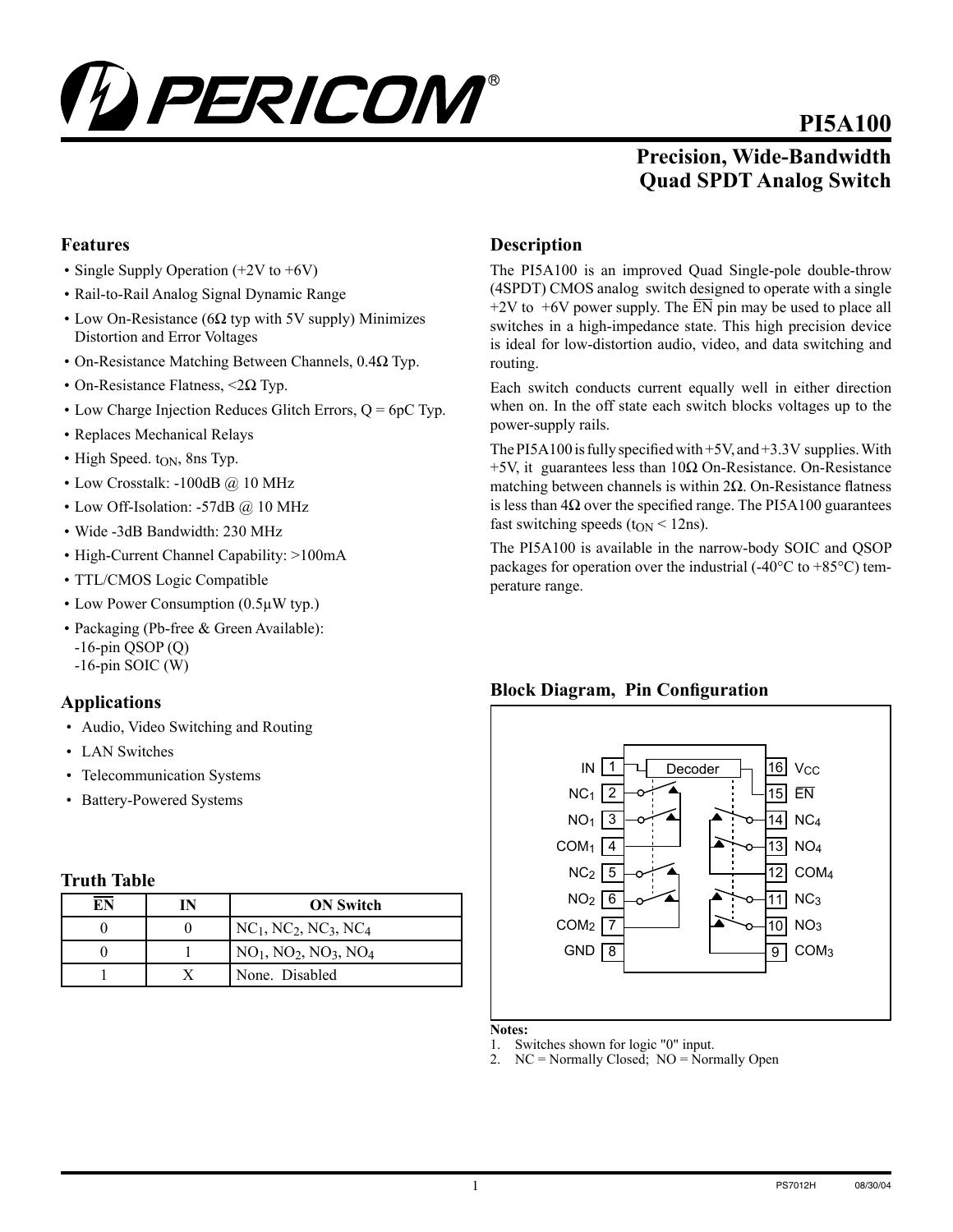

#### **Absolute Maximum Ratings Thermal Information**

| Voltages Referenced to Gnd |  |
|----------------------------|--|
|                            |  |
|                            |  |
| Current, COM, NO, NC       |  |

| Continuous Power Dissipation                                                                                                         |  |
|--------------------------------------------------------------------------------------------------------------------------------------|--|
| Narrow SOIC & QSOP                                                                                                                   |  |
|                                                                                                                                      |  |
| Storage Temperature $\ldots \ldots \ldots \ldots \ldots \ldots \ldots \cdots \cdots \cdots$ 65 <sup>°</sup> C to +150 <sup>°</sup> C |  |
|                                                                                                                                      |  |

#### **Notes**:

1. Signals on NC, NO, COM, or IN exceeding V<sub>CC</sub> or GND are clamped by internal diodes. Limit forward diode current to 30mA.

2. Caution: Stresses beyond those listed under "Absolute Maximum Ratings" may cause permanent damage to the device. This is a stress only rating and operation of the device at these or any other conditions beyond those indicated in the operational sections of this speci fication is not implied.

| <b>Parameter</b>                                 | <b>Symbol</b>                   | <b>TestConditions</b>                                                         | Temp. | Min. <sup>(1)</sup> | $Typ^{(2)}$    | Max. <sup>(1)</sup> | <b>Units</b> |
|--------------------------------------------------|---------------------------------|-------------------------------------------------------------------------------|-------|---------------------|----------------|---------------------|--------------|
| <b>Analog Switch</b>                             |                                 |                                                                               |       |                     |                |                     |              |
| Analog Switch Range <sup>(1)</sup>               | <b>VANALOG</b>                  |                                                                               | Full  | $\theta$            |                | $V_{CC}$            | V            |
| On-Resistance                                    |                                 | $V_{\rm CC} = 4.5V$ , $I_{\rm COM} = -30 \text{mA}$ ,                         | 25    |                     | 8              | 10                  |              |
|                                                  | $R_{ON}$                        |                                                                               | Full  |                     |                | 12                  |              |
| On-Resistance Match Be-                          |                                 | $V_{NO}$ or $V_{NC}$ = +2.5V                                                  | 25    |                     | 0.8            | $\overline{2}$      |              |
| tween $Channels(6)$                              | $\Delta R_{ON}$                 |                                                                               | Full  |                     |                | 4                   | Ω            |
| On-Resistance Flatness <sup>(5)</sup>            | $R_{\text{FLAT(ON)}}$           | $V_{CC}$ = 5V, $I_{COM}$ = -30mA,<br>$V_{NO}$ or $V_{NC}$ = +2.5V             | 25    |                     | $\overline{c}$ | 3                   |              |
|                                                  |                                 |                                                                               | Full  |                     |                | $\overline{4}$      |              |
| NO or NC OFF Leakage <sup>(6)</sup>              | $I_{NO(OFF)}$ or<br>$I_{NCOFF}$ | $V_{CC} = 5.5C$ , $I_{COM} = 0V$ ,<br>$V_{NO}$ or $V_{NC} = 4.5V$             | 25    |                     | 0.07           |                     |              |
|                                                  |                                 |                                                                               | Full  | $-80$               |                | 80                  |              |
| <b>COM OFF Leakage</b><br>Current <sup>(6)</sup> | $I_{COM(OFF)}$                  | $V_{\rm CC}$ = 5.5V, $I_{\rm COM}$ = 4.5V,<br>$V_{NO}$ or $V_{NC} = \pm 4.5V$ | 25    |                     | 0.01           |                     |              |
|                                                  |                                 |                                                                               | Full  | $-80$               |                | 80                  | nA           |
| COM ON Leakage<br>Current <sup>(6)</sup>         | $I_{COM(ON)}$                   | $V_{\rm CC}$ = 5.5V, $I_{\rm COM}$ = 4.5V,<br>$V_{NO}$ or $V_{NC} = \pm 4.5V$ | 25    |                     | 0.016          |                     |              |
|                                                  |                                 |                                                                               | Full  | $-80$               |                | 80                  |              |

# **Electrical Specifications - Single +5V Supply** ( $V_{CC}$  =  $+5V \pm 10\%$ , GND = 0V,  $V_{INH}$  = 2.4V,  $V_{INL}$  = 0.8V)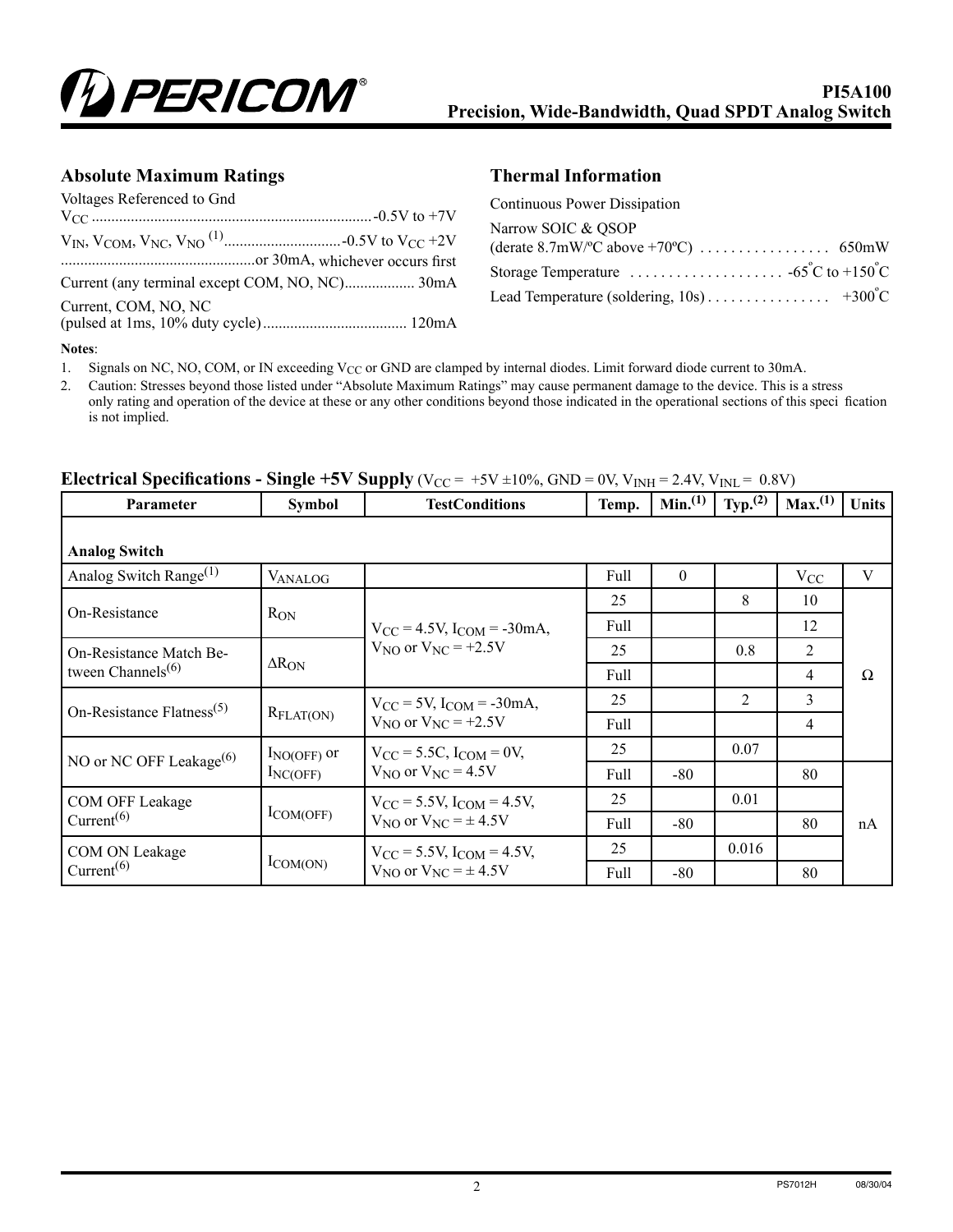

| Parameter                                | <b>Symbol</b>    | <b>TestConditions</b>                                                  |      | Min <sub>1</sub> (1) | Typ. $(2)$ | Max. <sup>(1)</sup> | <b>Units</b>  |
|------------------------------------------|------------------|------------------------------------------------------------------------|------|----------------------|------------|---------------------|---------------|
| <b>Logic Input</b>                       |                  |                                                                        |      |                      |            |                     |               |
| Input High Voltage                       | V <sub>IH</sub>  | Guaranteed logic High Level                                            | Full | $\overline{2}$       |            |                     |               |
| Input Low Voltage                        | $V_{IL}$         | Guaranteed logic Low Level                                             |      |                      |            | 0.8                 | $\mathbf V$   |
| Input Current with Input Voltage<br>High | I <sub>INH</sub> | $V_{IN}$ = 2.4V, all others = 0.8V                                     | Full | $-1$                 | 0.005      | $\mathbf{1}$        |               |
| Input Current with Input Voltage<br>Low  | $I_{\rm INL}$    | $V_{IN} = 0.8V$ , all others = 2.4V                                    |      | $-1$                 | 0.005      | $\mathbf{1}$        | $\mu A$       |
| Dynamic                                  |                  |                                                                        |      |                      |            |                     |               |
| Turn-On Time                             |                  |                                                                        | 25   |                      | $8\,$      | 15                  |               |
|                                          | t <sub>ON</sub>  | $V_{CC}$ = 5V, See Figure 1                                            | Full |                      |            | 20                  | ns            |
| Turn-Off Time                            |                  |                                                                        | 25   |                      | 3.5        | $\overline{7}$      |               |
|                                          | toff             |                                                                        | Full |                      |            | 10                  |               |
| Charge Injection <sup>(3)</sup>          | Q                | $C_L = 1nF, V_{GEN} = 0V,$<br>$R_{GEN} = 0\Omega$ , See Figure 2       | 25   |                      |            | 10                  | pC            |
| Off Isolations                           | $O_{IRR}$        | $R_L$ = 50 $\Omega$ , $C_L$ = 5pF,<br>$f = 10$ MHz, See Figure 3       |      |                      | $-57$      |                     |               |
| Crosstalk <sup>(8)</sup>                 | <b>XTALK</b>     | $R_L$ = 50 $\Omega$ , $C_L$ = 5pF,<br>$f = 10$ MHz, See Figure 4       |      |                      | $-100$     |                     | dB            |
| NC or NO Capacitance                     | $C_{(OFF)}$      | f=1kHz, See Figure 5                                                   |      |                      | 8          |                     |               |
| COM OFF Capacitance                      | $C_{COM(OFF)}$   |                                                                        |      |                      | 14         |                     | pF            |
| COM ON Capacitance                       | $C_{COM(ON)}$    | $f = 1$ kHz, See Figure 6                                              |      |                      | 18         |                     |               |
| -3db Bandwidth                           | <b>BW</b>        | $R_L$ = 50 $\Omega$ See Figure 7                                       | Full |                      | 230        |                     | <b>MHz</b>    |
| Distortion                               | D                | $R_L = 10k\Omega$                                                      |      |                      | 0.2        |                     | $\frac{0}{0}$ |
| <b>Supply</b>                            |                  |                                                                        |      |                      |            |                     |               |
| Power-Supply                             | $\rm V_{CC}$     |                                                                        | Full | $\overline{2}$       |            | 6                   | $\mathbf V$   |
| Postitive Supply Current                 | $_{\rm{ICC}}$    | $V_{CC}$ = 5.5V, $V_{IN}$ = 0V or $V_{CC}$ ,<br>all channels on or off |      |                      |            | $\mathbf{1}$        | $\mu A$       |

#### **Electrical Specifications - Single +5V Supply** ( $V_{CC} = +5V \pm 10\%$ , GND = 0V,  $V_{INH} = 2.4V$ ,  $V_{INL} = 0.8V$ ) CONTINUED

**Notes:**

1. The algebraic convention, where the most negative value is a minimum and the most positive is a maximum, is used in this data sheet.

2. Typical values are for DESIGN AID ONLY, not guaranteed or subject to production testing.

- 3. Guaranteed by design
- 4.  $\Delta R_{ON} = R_{ON}$  max  $R_{ON}$  min

5. Flatness is defined as the difference between the maximum and minimum value of On-Resistance measured.

6. Leakage parameters are 100% tested at maximum rated hot temperature and guaranteed by correlation at +25ºC.

7. Off Isolation =  $20\log_{10}$  [  $V_{COM}/(V_{NO}$  or  $V_{NC})$  ]. See figure 3.

8. Between any two switches. See figure 4.-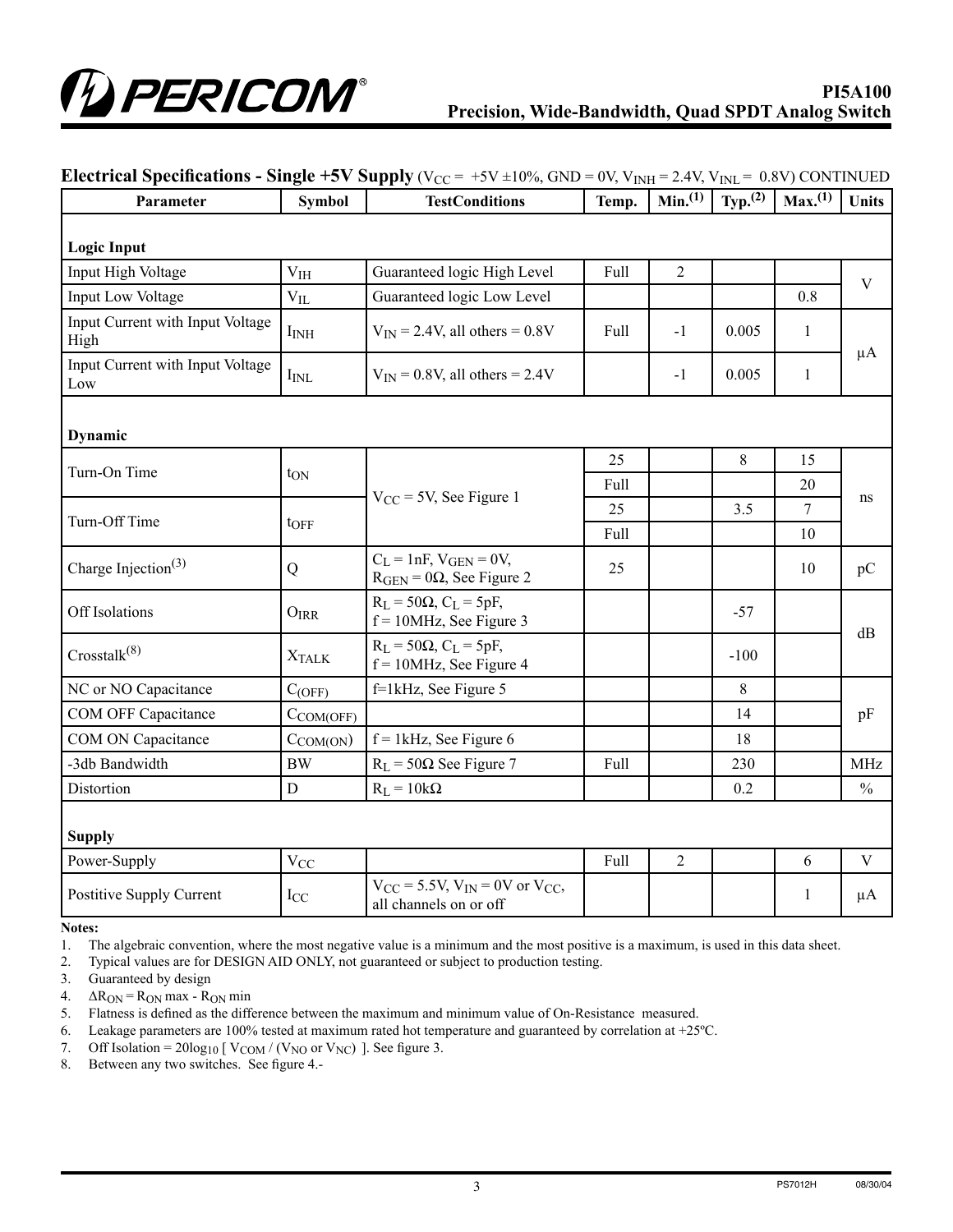

| Parameter                                          | <b>Symbol</b>         | <b>TestConditions</b>                                                  | Temp. | Min. <sup>(1)</sup> | Typ. <sup>(2)</sup> | Max. <sup>(1)</sup> | <b>Units</b> |
|----------------------------------------------------|-----------------------|------------------------------------------------------------------------|-------|---------------------|---------------------|---------------------|--------------|
| <b>Analog Switch</b>                               |                       |                                                                        |       |                     |                     |                     |              |
| Analog Switch Range <sup>(1)</sup>                 |                       |                                                                        |       | $\boldsymbol{0}$    |                     | $V_{CC}$            | V            |
| On-Resistance                                      |                       |                                                                        | 25    |                     | 12                  | 18                  | Ω            |
|                                                    | $R_{ON}$              | $V_{CC} = 4.5V$ , $I_{COM} = -30mA$ ,                                  | Full  |                     |                     |                     |              |
| On-Resistance Match Be-                            |                       | $V_{NO}$ or $V_{NC}$ = +2.5V                                           | 25    |                     | 5                   |                     |              |
| tween Channels <sup>(6)</sup>                      | $\Delta R_{ON}$       |                                                                        | Full  |                     |                     |                     |              |
| On-Resistance Flatness <sup><math>(5)</math></sup> | $R_{\text{FLAT(ON)}}$ | $V_{CC}$ = 5V, $I_{COM}$ = -30mA,<br>$V_{NO}$ or $V_{NC}$ = +2.5V      | 25    |                     | $\overline{c}$      | $\overline{4}$      |              |
|                                                    |                       |                                                                        | Full  |                     |                     | 5                   |              |
| Dynamic                                            |                       |                                                                        |       |                     |                     |                     |              |
| Turn-On Time                                       | t <sub>ON</sub>       | $V_{CC}$ = 5V, See Figure 1                                            | 25    |                     | 14                  | 25                  | ns           |
|                                                    |                       |                                                                        | Full  |                     |                     | 40                  |              |
| Turn-Off Time                                      | toff                  |                                                                        | 25    |                     | 4.5                 | 12                  |              |
|                                                    |                       |                                                                        | Full  |                     |                     | 20                  |              |
| Charge Injection <sup>(3)</sup>                    | Q                     | $C_L = 1nF$ , $V_{GEN} = 0V$ ,<br>$R_{GEN} = 0\Omega$ , See Figure 2   | 25    |                     | 5                   | 10                  | pC           |
| <b>Supply</b>                                      |                       |                                                                        |       |                     |                     |                     |              |
| <b>Postitive Supply Current</b>                    | $I_{CC}$              | $V_{CC}$ = 3.6V, $V_{IN}$ = 0V or $V_{CC}$ ,<br>all channels on or off | Full  |                     |                     | 1                   | μA           |

# **Electrical Specifications - Single +3.3V Supply** ( $V_{CC}$  = +5V  $\pm 10\%$ , GND = 0V,  $V_{INH}$  = 2.4V,  $V_{INL}$  = 0.8V)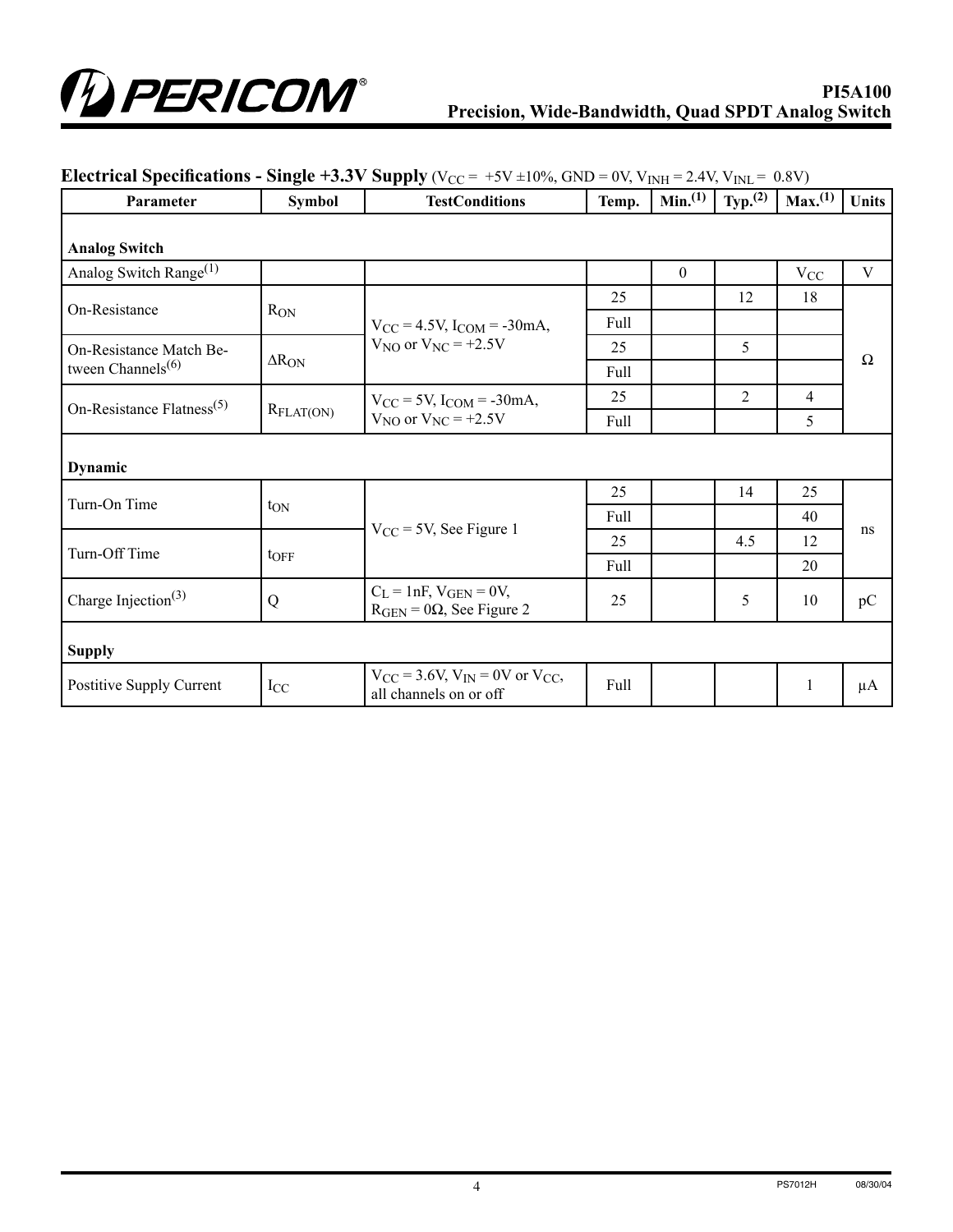

# **Typical Operating Characteristics**  $(T_A = +25^\circ C,$  unless otherwise noted)



**Leakage Currents vs. Analog Voltage**



**Charge Injection vs. Analog Voltage**





**Leakage Current vs. Temperature**



**Crosstalk and Off-Isolation vs. Frequency**

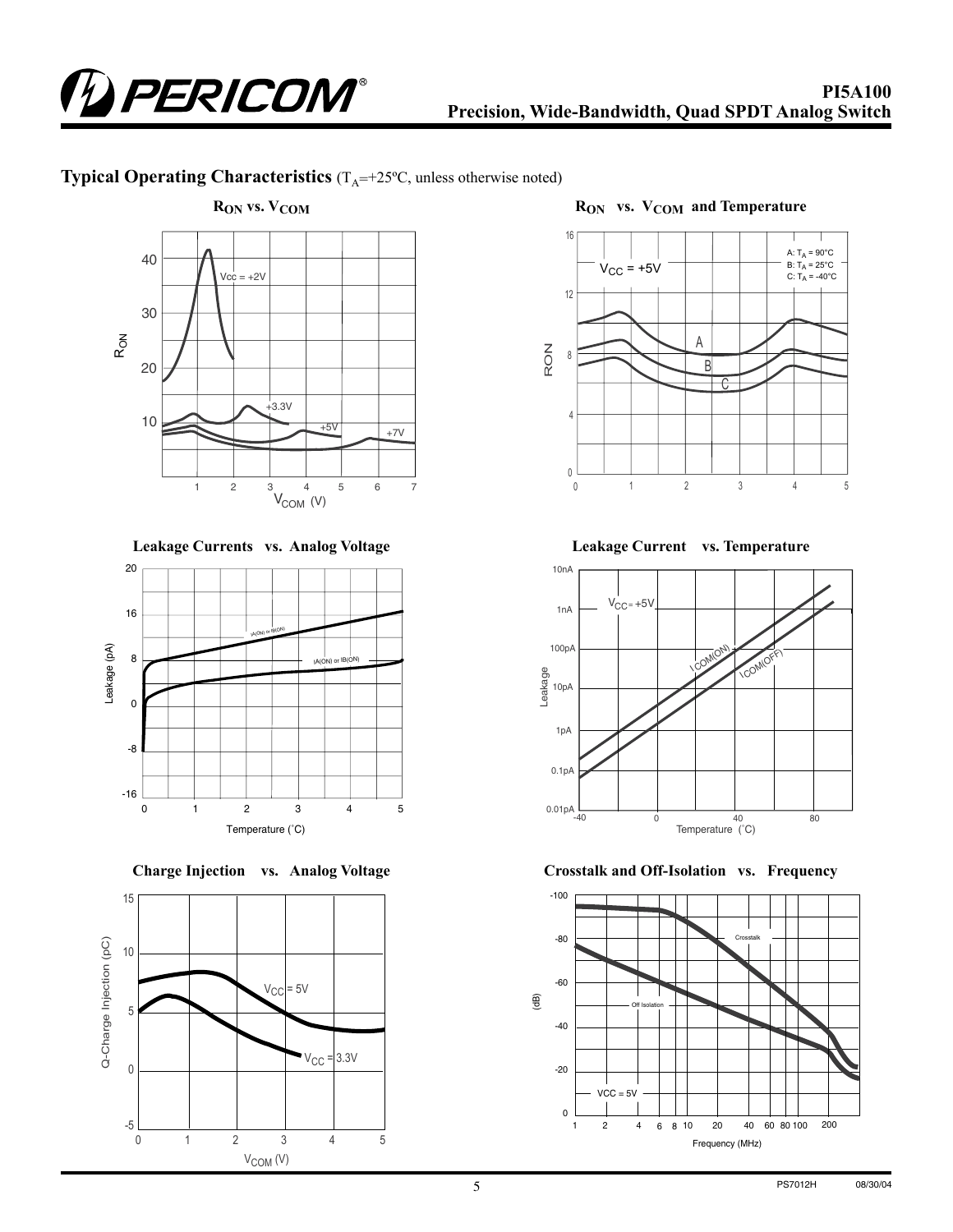







**Insertion Loss vs. Frequency Input Switching Threshold vs. Supply Voltage**



R<sub>ON</sub> vs. V<sub>COM</sub> and Single Supply **Switching Times vs. Temperature** 

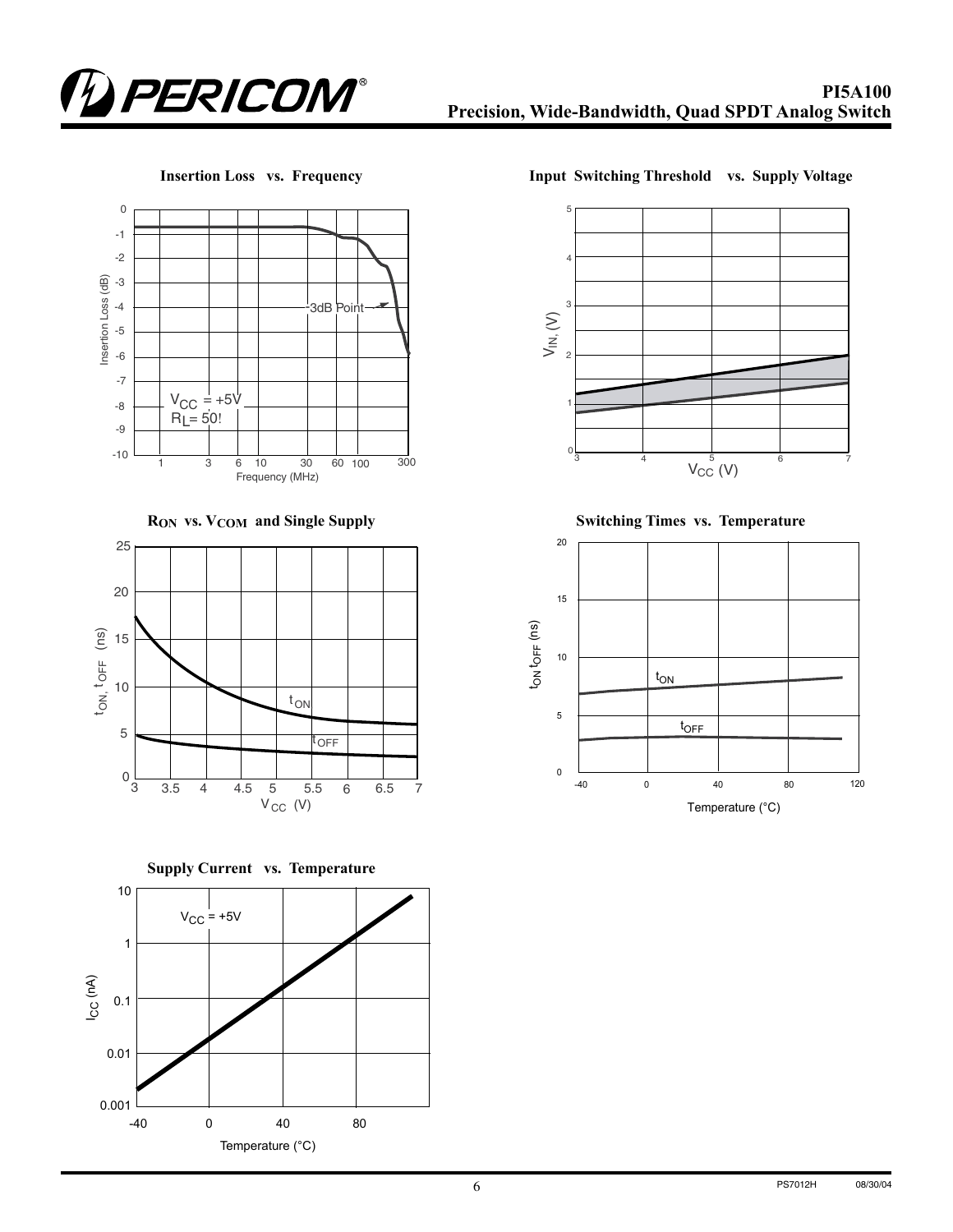

# **Test Circuits/Timing Diagrams**



**Figure 1. Switching Time**



#### **Figure 2. Charge Injection**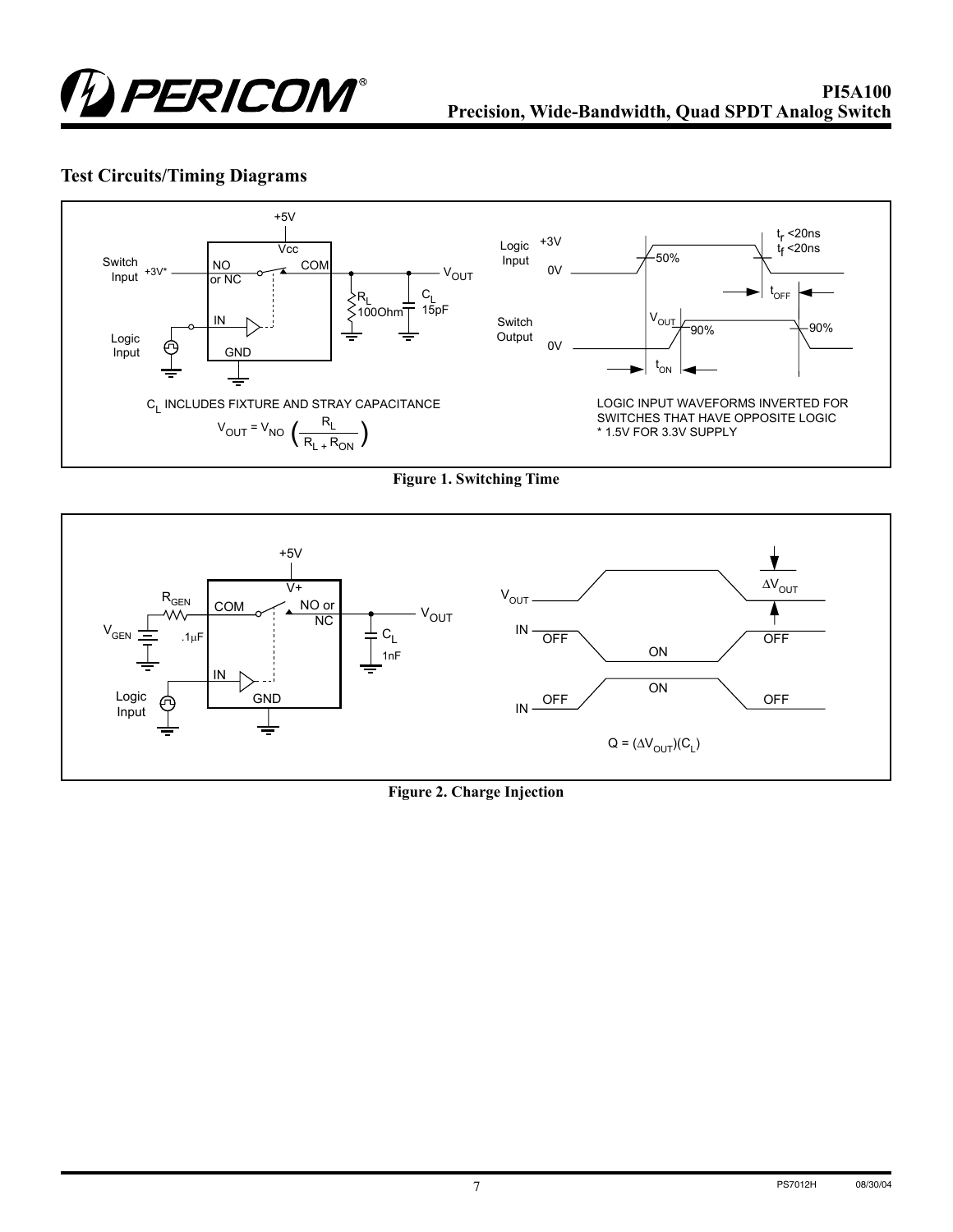

### **Test Circuits/Timing Diagrams (continued)**



**Figure 3. Off Isolation**







**Figure 7. Bandwidth**



**Figure 4. Crosstalk**



**Figure 6. Channel-On Capacitance**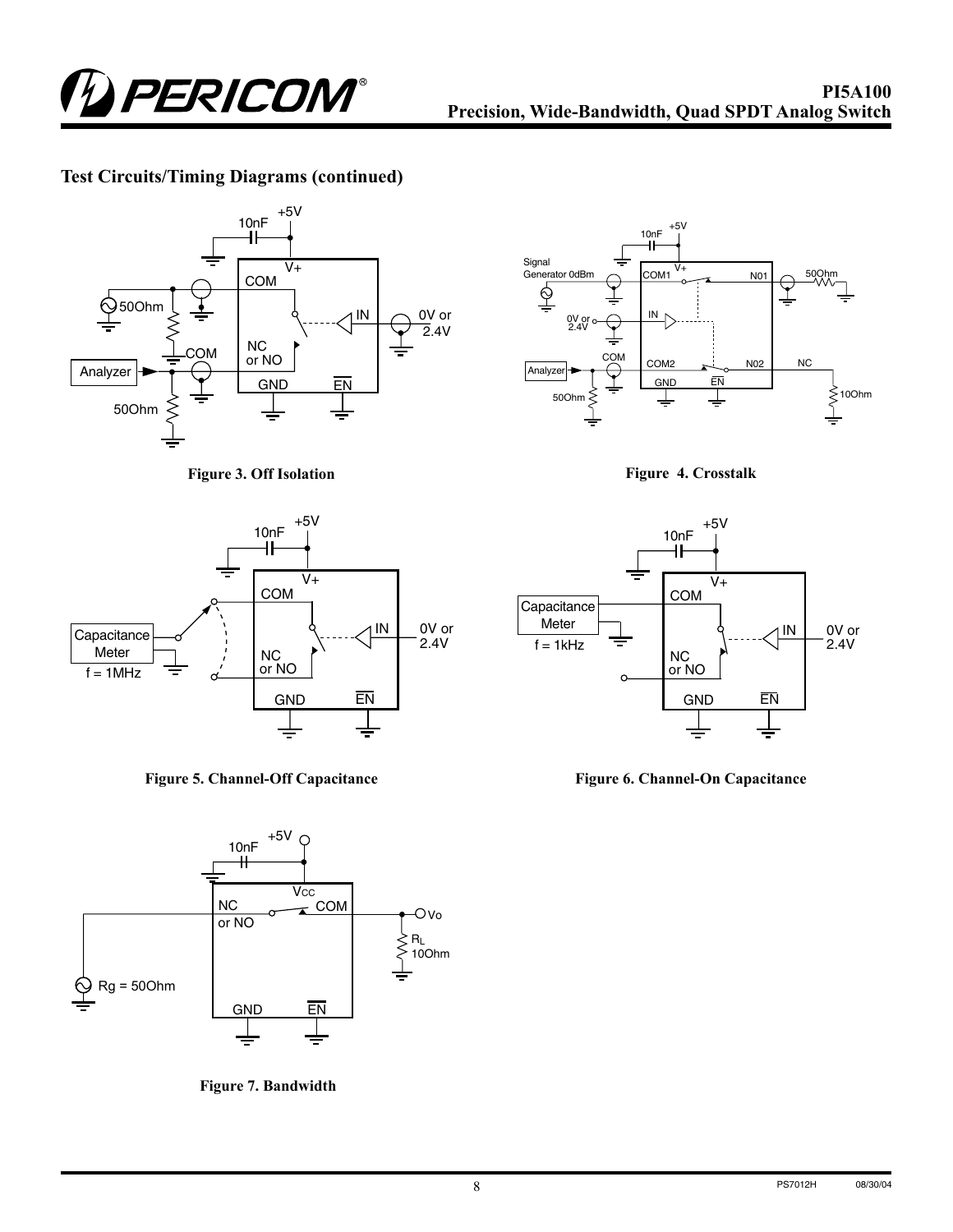

#### **Applications Information**

#### **Overvoltage Protection**

Proper power-supply sequencing is recommended for all CMOS devices. Do not exceed the absolute maximum ratings, because stresses beyond the listed ratings may cause permanent damage to the devices. Always sequence V+ on first, followed by V-, and then logic inputs. If power-supply sequencing is not possible, add two small signal diodes or two current limiting resistors in series with the supply pins for overvoltage protection (Figure 8). Adding diodes reduces the analog signal range, but low switch resistance and low leakage characteristics are unaffected.

#### **RGB Switch**

Figure 9 illustrates a simple low cost RGB switch. The RGB to-Composite Decoder produces either NTSC or S-VHS video from an RGB source. Asingle PI5A100 selects one of the two video sources to produce either SVHS, Composite or RGB video outputs. The low insertion loss of the PI5A100 eliminates the need for expensive input/output buffers.







**Figure 9:** The single PI5A100 is used to select SVHS, VGA or Composite video outputs.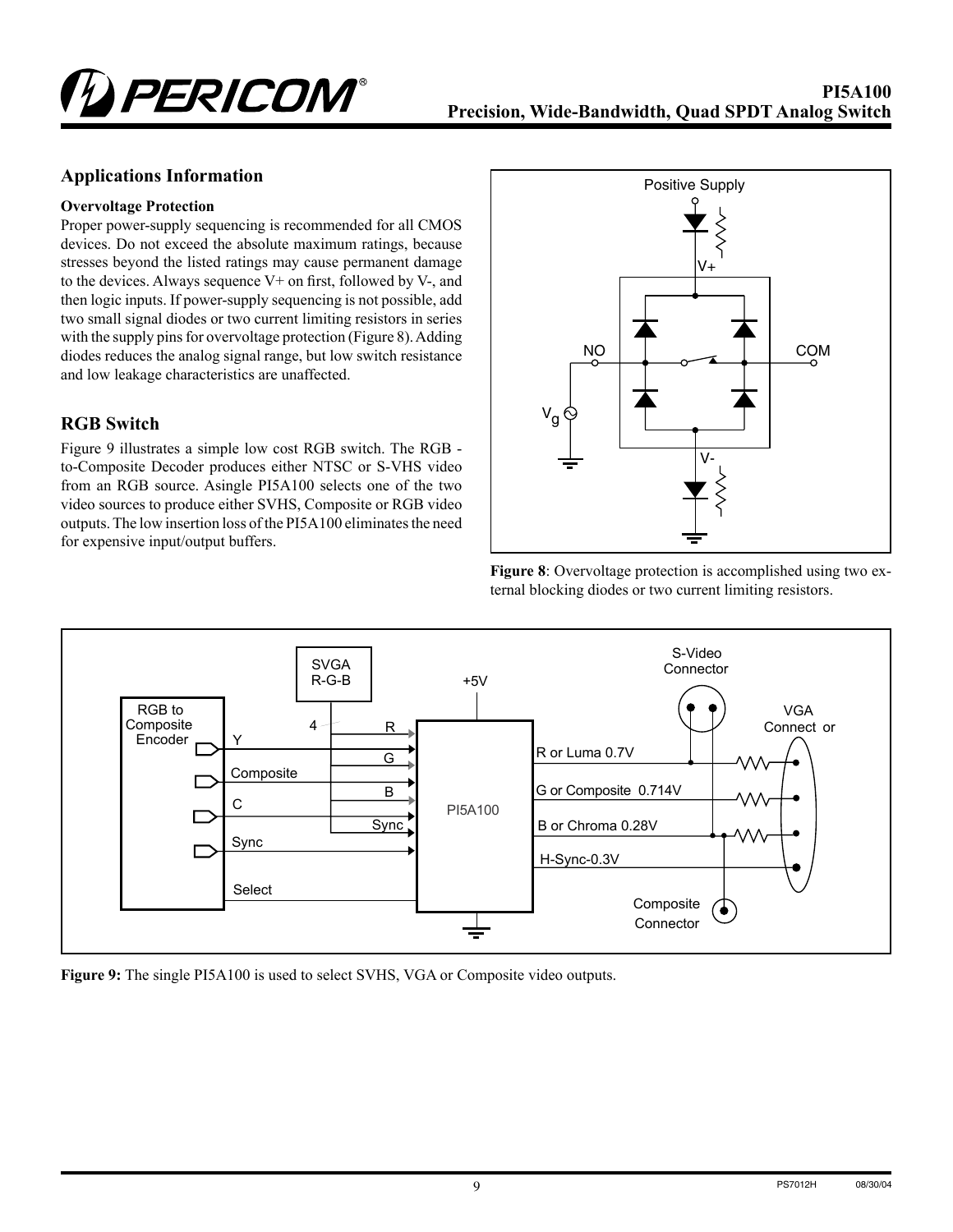

### **Applications**

## **Audio Muting Function**

Figure 8 shows the PI5A100 in an audio card muting application. The original problem was one of excessive popping/clicking noise appearing when connecting disconnecting external loads, and at power on/off. The PI5A100 performs a muting function by grounding the outputs at power on/off and during the transition time. The 32Ω headset impedance demands a very low and very flat switchon resistance to reduce THD and signal loss.

Paralleling two sections of the PI5A100 produces a Ron of 2.5Ω with an unsurpassed **±**0.5Ω flatness.

To handle AC signals it was necessary to power the device with ±3V provided by two Zener diodes: Z1 and Z2. The select and Enable control signals are shifted by using twpo 2.5V Zener diodes Z3,Z4 and pull down resistors connected to -3V.



**Figure 10:** The PI5A100 momentarily mutes the stereo outputs by connecting them to ground during transition times.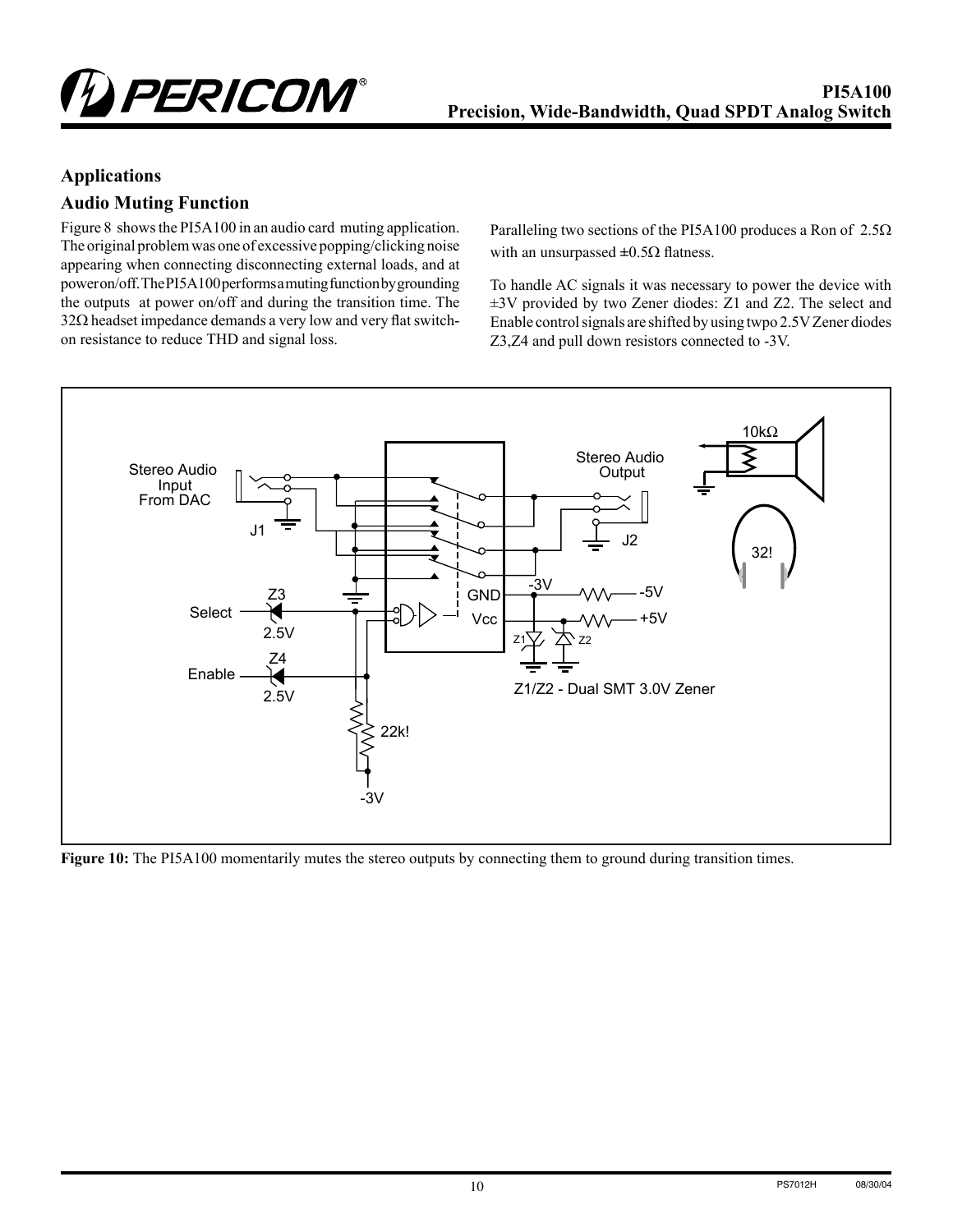

# **Packaging Mechanical: 16-Pin QSOP (Q)**



# **Packaging Mechanical: 16-Pin SOIC (W)**